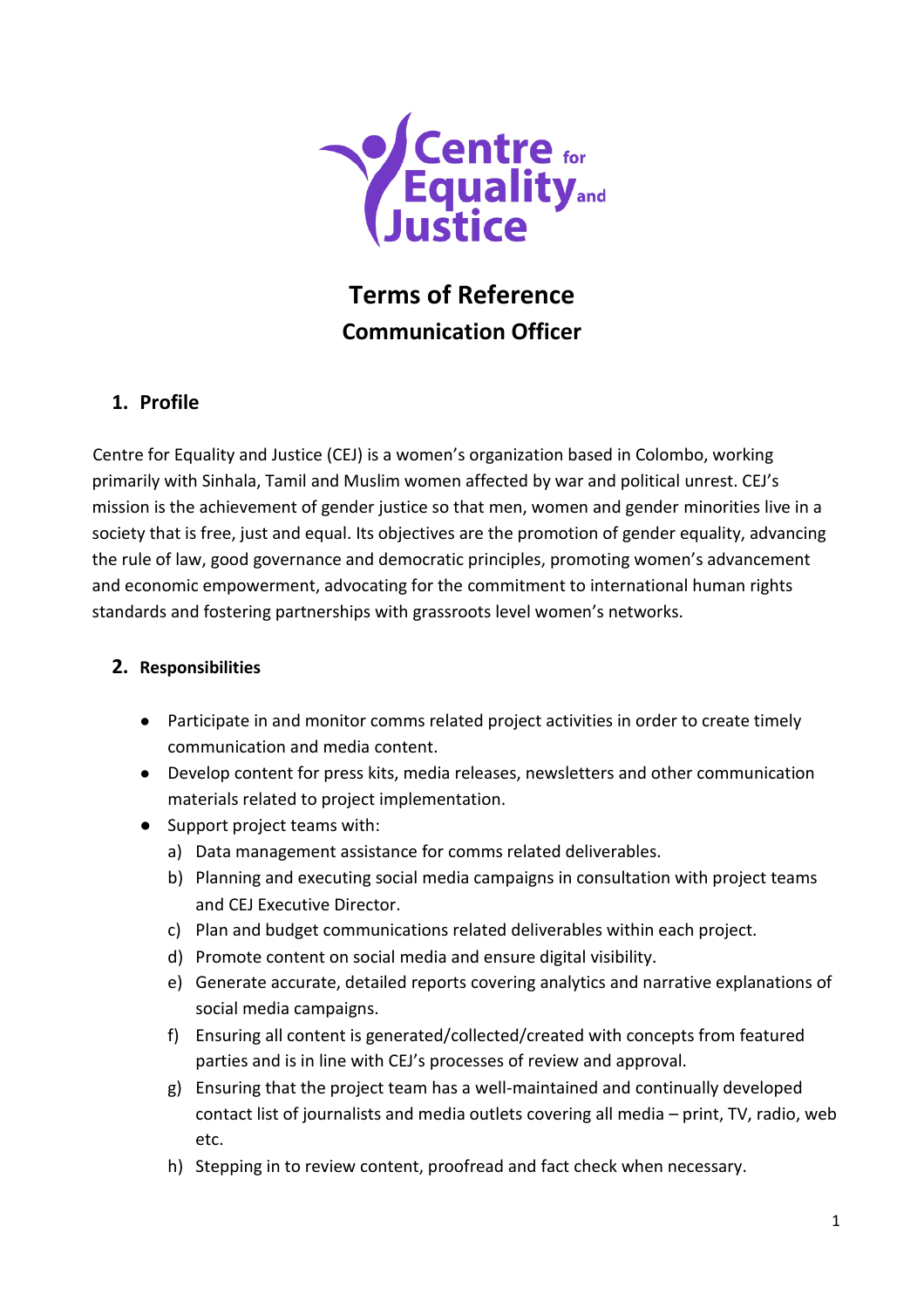- Travel out of Colombo to project locations when required to accompany CEJ staff or to gather stories for comms related activities from the field identified by CEJ's field partners and officers.
- Assist with project activities linked to communication as and when required. Including digitizing activities when required.
- Support with Monitoring and Evaluation measures on communications related measurables both at project and programme level.
- Support CEJ's organizational functions such as:
	- a) Contributing to project proposal writing on communications and outreach elements for projects and other related content.
	- b) Building relationships with key media institutions and keeping them informed of progress, findings and recommendations.
	- c) Ensuring rapid and accurate information dissemination to national and local media, and other appropriate audiences.
	- d) Developing and customizing actionable communications plans in line with CEJ's goals.
	- e) Supporting data management and administrative tasks which require internal communications elements.
	- f) Be responsible for bringing innovative best practices for the effective dissemination of information for awareness and fundraising purposes.
- Improving CEJ's visibility and brand personality by:
	- a) Generating and compiling content such as Annual reports, Newsletters, Photo galleries and other material for a variety of audiences.
	- b) Maintain and manage CEJ's social media pages and website with timely updates and fresh, relevant content.

# **3. Qualifications and experience**

● Education:

University Degree preferably in Communications, Journalism or any other related field.

- Experience:
	- o At least 2 years experience in the field of communication or journalism with special attention to social media campaign design and implementation.
	- o Proven expertise in developing and implementing communication strategies at the institutional/national level.
	- o Proven ICT skills.
	- o Demonstrated experience developing, editing and overseeing layout of publications and content management for websites and social media.